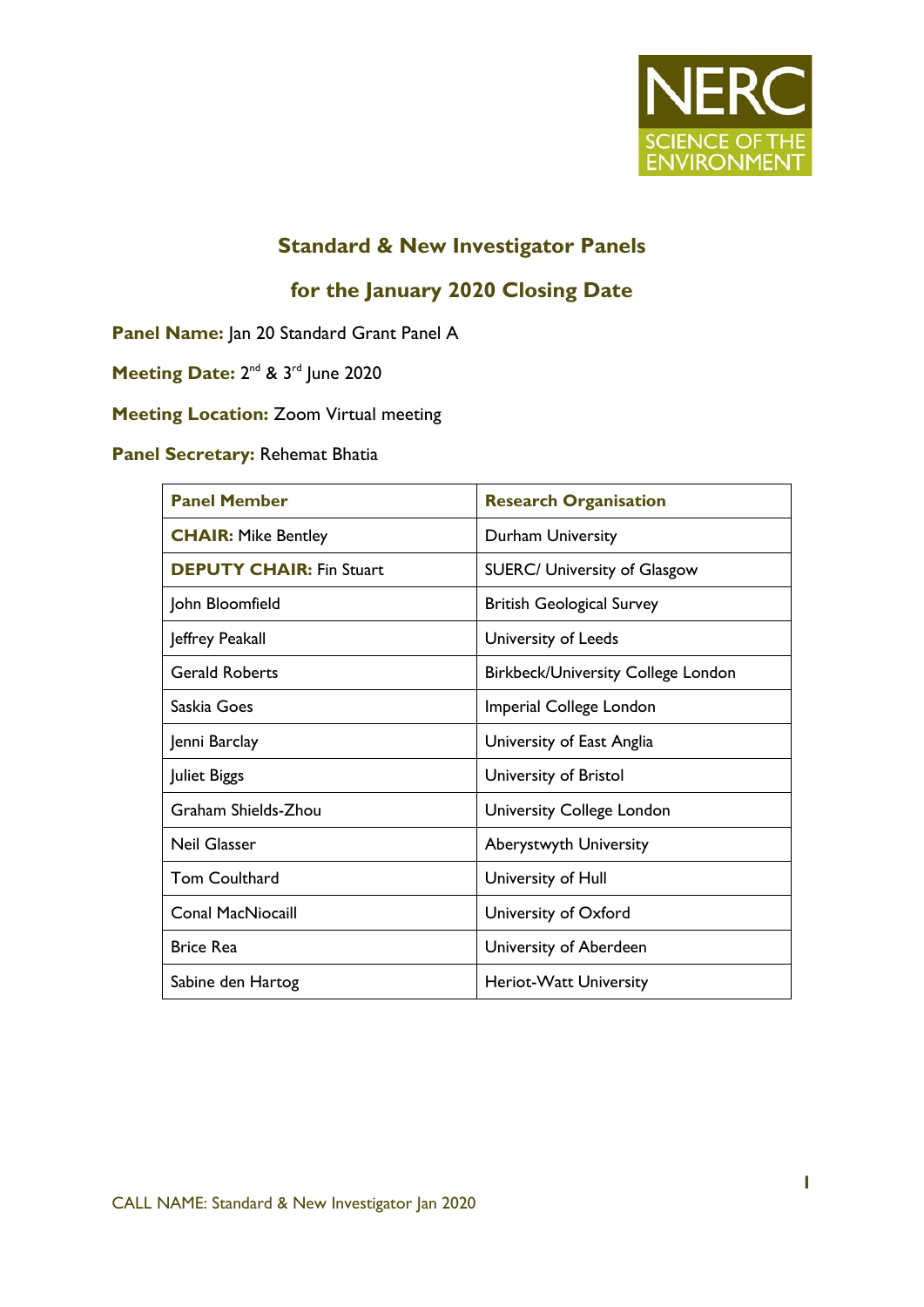

# **Standard & New Investigator Panels**

### **for the January 2020 Closing Date**

**Panel Name:** Jan 20 Standard Grant Panel B

Meeting Date: 9<sup>th</sup> & 10<sup>th</sup> June 2020

**Meeting Location:** Zoom Virtual meeting

#### **Panel Secretary:** Victoria Wickens

| <b>Panel Member</b>                    | <b>Research Organisation</b> |
|----------------------------------------|------------------------------|
| <b>CHAIR: Mat Collins</b>              | <b>Exeter University</b>     |
| <b>DEPUTY CHAIR: Babette Hoogakker</b> | Heriot-Watt University       |
| Lee Chapman                            | University of Birmingham     |
| Suzanne Gray                           | <b>Reading University</b>    |
| Jan-Peter Muller                       | University College London    |
| <b>Zhiqiang Cui</b>                    | University of Leeds          |
| Oliver Wild                            | <b>Lancaster University</b>  |
| Mathew Heal                            | University of Edinburgh      |
| Bernd Kulessa                          | <b>Swansea University</b>    |
| Bryn Hubbard                           | Aberystwyth University       |
| Eleanor Frajka-Williams                | National Oceanography Centre |
| Martin Fullekrug                       | <b>Bath University</b>       |
| lan McCrea                             | <b>STFC</b> Laboratories     |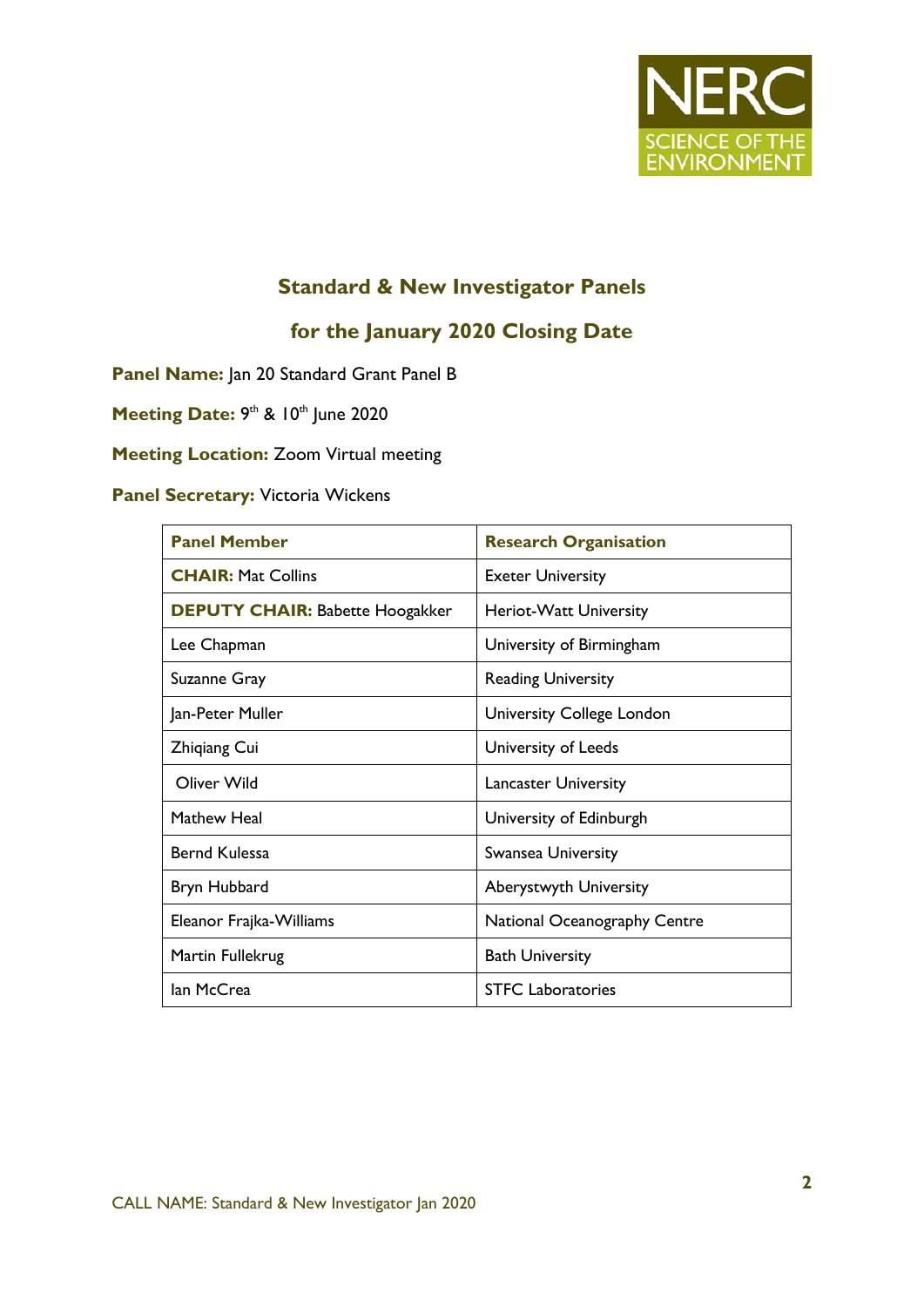

# **Standard & New Investigator Panels**

## **for the January 2020 Closing Date**

**Panel Name:** Jan 20 Standard Grant Panel C

Meeting Date 3<sup>rd</sup> & 4<sup>th</sup> June 2020

### **Meeting Location:** Zoom Virtual meeting

### **Panel Secretary:** Oliver Knevitt/ Liz Rowse

| <b>Panel Member</b>                | <b>Research Organisation</b>        |
|------------------------------------|-------------------------------------|
| <b>CHAIR: Jane Hill</b>            | <b>York University</b>              |
| <b>DEPUTY CHAIR:</b> Susan Jobling | <b>Brunel University</b>            |
| <b>Ruth Airs</b>                   | Plymouth Marine Laboratory          |
| Isabella Capellini                 | <b>Queens University Belfast</b>    |
| Jo Chamberlain                     | UK Centre for Ecology and Hydrology |
| Simon Creer                        | University of Bangor                |
| Jonathan Green                     | University of Liverpool             |
| Sofia Gripenberg                   | University of Reading               |
| <b>Francis Jiggins</b>             | University of Cambridge             |
| Jonathan Leake                     | University of Sheffield             |
| Julia Lee-Thorp                    | University of Oxford                |
| Ian Oliver                         | <b>Keele University</b>             |
| <b>Steve Ormerod</b>               | <b>Cardiff University</b>           |
| Anne Robertson                     | University of Roehampton            |
| <b>Philip Stephens</b>             | University of Durham                |